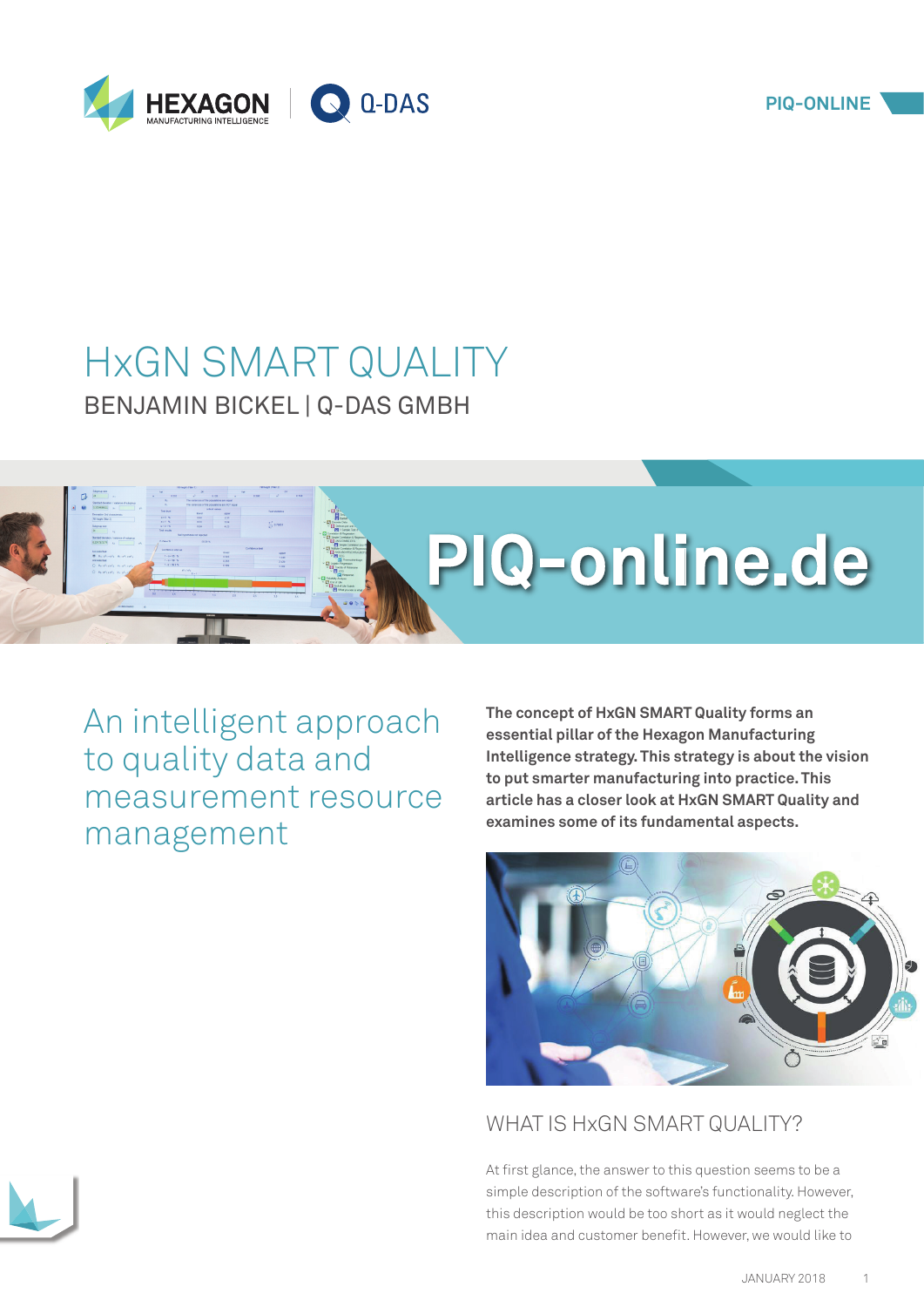start with a brief product description: HxGN SMART Quality is an integrated, web-based software platform combining tools for the statistical evaluation of quality-relevant features with a rich toolset for managing all the resources involved in measurements, such as coordinate measuring machines (CMMs).

HxGN SMART Quality is an integrated, web-based software platform combining tools for the statistical evaluation of quality-relevant features with a rich toolset for managing all the resources involved.

There are two areas that will challenge us in the industrial production in the future. From the customer's perspective, greater personalisation and customisation of the products are required leading to increased quality requirements. The second challenge is the technological development we will have to face. Smart and connected devices or machines and the "Internet of Things" (IoT) will characterise this development.

To enable our customers to meet these new challenges, HxGN SMART Quality consists of three core areas: Connectivity, Statistics and Resource Management.

#### **Connectivity**



Connectivity is the first step towards building a "smart factory". This is the reason why HxGN SMART Quality offers an extensive set of tools for connecting a wide range of measuring instruments, ranging from handheld measuring instruments to CMMs and even to production machines in the future. As an integrated platform, one main goal is to continually expand this connectivity to steadily increase the number of supported vendors as well as the amount of available data from the measurement devices. The advantage is clear: connecting the greatest possible number of measuring instruments and storing data centrally in a single database.

#### **Statistics**



A key feature of a "smart factory" is that quality data is both available and used for production and product development. This could be implemented through a userspecific formatting and representation of data, or by a direct inclusion of quality-relevant data in production. This is also referred to as "intelligent feedback loop". HxGN SMART Quality is completely compatible with Q-DAS statistical software products for this very purpose. The platform thus optimally embraces the new importance of quality data.

#### **Resource Management**



Delivering products of the required quality means expenditure. Measurements must be taken regularly occupying personnel and measuring instruments. It has long been perceived that these expenses do not directly add value to the final product. The aim of the resource management toolset of HxGN SMART Quality is to consider these efforts and to optimise the utilisation and the processes. In the end, this will also have a positive effect on costs. HxGN SMART Quality thus reconciles the quality requirements for products and the costs incurred to assure product quality.

## QUALITY HAS ITS PRICE

This statement does not just mean that high-quality products cost more, but that it also requires costly effort to generate and maintain a product's quality. Achieving quality requires different measuring instruments and trained personnel. Both resources are often perceived as not directly adding value to the product. HxGN SMART Quality offers a solution to optimise these "non-productive" expenses.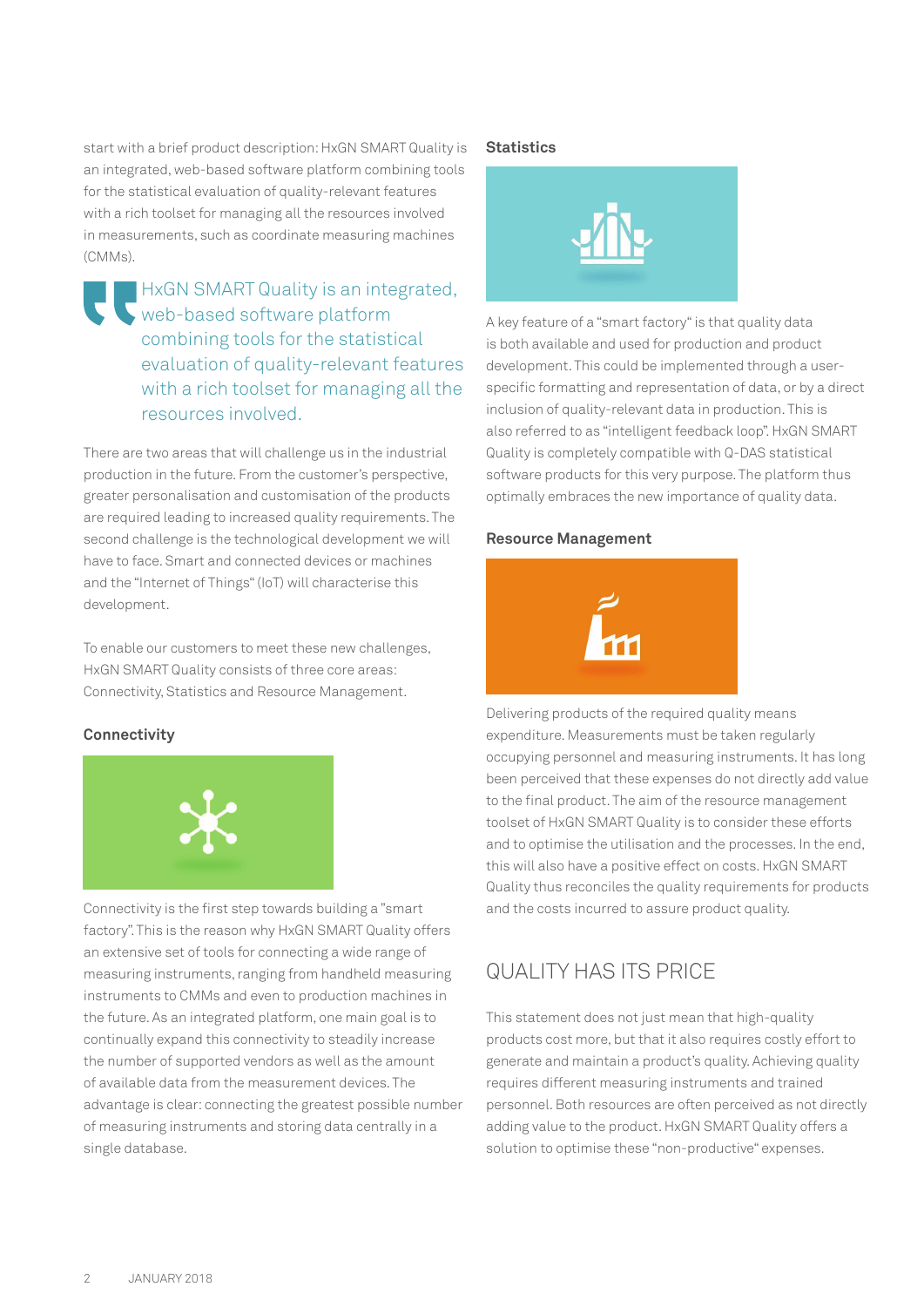#### HxGN SMART QUALITY



The Resource Management of HxGN SMART Quality helps increase the efficiency, effectiveness and capacity of the applied measuring resources. On the one hand, unplanned downtime can be reduced by real-time monitoring of the measuring devices. On the other hand, the reporting functionality allows detailed analysis of the collected machine data for continuous optimisation of the workload.

Many unscheduled standstills are caused by unspecified processes, for example if a part is measured using an outdated measuring routine. For this reason, HxGN SMART Quality offers an integrated workflow concept to accompany users step by step through defined and customer-specific processes to achieve the desired results. The current status of all running workflows is shown clearly including various additional information such as current step, progress or assignee information, and additional text information about the step. The software sends an automatic note in a timely manner to inform the workflow owner about an open unsigned step or send assignment information to the assigned stuff.

Likewise, the current status of the measuring device is clearly displayed using the integrated dashboard. This means that if a measuring device stops unexpectedly – say due to a forklift collision – measures can be taken to reduce the downtime.

HxGN SMART Quality is even able to reproduce the organisational structure of a company, starting with the entire factory, then subdividing by individual sub-plants and breaking it down even further into individual measuring instruments. This allows measuring room managers to focus on their own measuring instruments while contributing to the optimisation of processes in the entire plant and thus driving productivity.

Besides the availability of pure measurement data, the number of data sources is now extended to include environmental data, such as temperature, humidity, pressure, etc. Another new data source is the measurement system itself, which tracks the utilisation continuously and helps customers make decisions about their assets. Both new data sources can be used in different time frames. For instance, in the short-term they can be used to reduce unplanned downtime, or for maintenance or asset management in the long-term. These previously unused data sources and the actionable insights they provide are essential for organisations to streamline operations, drive productivity and work towards achieving the principles of Quality 4.0.

### DATA AS A KEY TO OPTIMISATION OF COSTS AND REDUCTION OF EXPENSES

After all, it is not only newly obtained data (measurement system data and environmental data) that help to positively influence the balancing act between quality and the costs that arise to ensure this quality. Of course, the pure measured values, in addition to the identification of the quality of a component, also have an appreciable influence on the optimisation potential of the quality costs.

In this area, HxGN SMART Quality builds on the standard DFQ file format developed by Q-DAS with the Advanced Quality Data Exchange Format (AQDEF) – a worldwide, industryproven standard for handling measurement system ratings. Because of the extensive experience that Q-DAS has in this field, many different measurement systems are already able to natively offer this file format. Suitable converters are simple to develop, so there is hardly any measurement system that cannot generate DFQ files and thus be usable for HxGN SMART Quality. This fact underlines the claim of HxGN SMART Quality to be an open platform to a considerable extent.

But how can the data gained help to reduce or optimise the necessary effort? Data can even support customers in fields that go beyond the classic applications of measurement data, such as the management of quality control charts or the determination of quality indices (e.g.  $C_{p}$  and  $C_{p}$ ). Already today, these methods are used to reduce the number of samples and features to be measured under certain circumstances, namely when the statistically determined index has the required values and the characteristic can be regarded as "stable". Most of these data are stored locally and used for optimisation locally and manually.